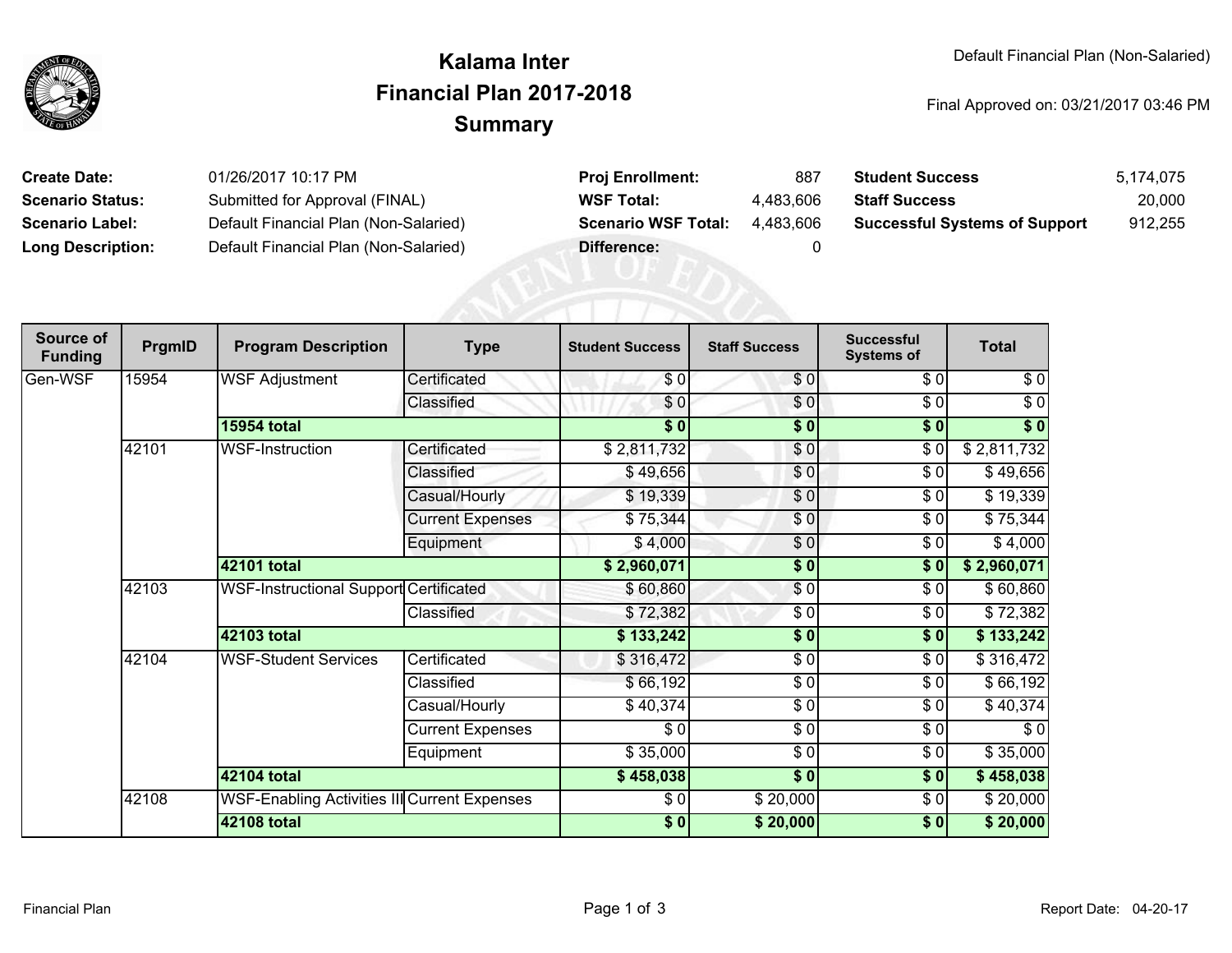

## **SummaryKalama InterFinancial Plan 2017-2018**

Final Approved on: 03/21/2017 03:46 PM

| Source of<br><b>Funding</b> | PrgmID             | <b>Program Description</b>                    | <b>Type</b>             | <b>Student Success</b> | <b>Staff Success</b> | <b>Successful</b><br><b>Systems of</b> | <b>Total</b>     |
|-----------------------------|--------------------|-----------------------------------------------|-------------------------|------------------------|----------------------|----------------------------------------|------------------|
| Gen-WSF                     | 42112              | WSF-School<br>Administration                  | Certificated            | \$0                    | \$0                  | \$381,742                              | \$381,742        |
|                             |                    |                                               | Classified              | $\overline{\$0}$       | $\overline{\$0}$     | \$193,432                              | \$193,432        |
|                             |                    |                                               | <b>Current Expenses</b> | \$0                    | $\overline{\$0}$     | \$46,000                               | \$46,000         |
|                             |                    | 42112 total                                   |                         | $\overline{\$0}$       | $\overline{\$0}$     | \$621,174                              | \$621,174        |
|                             | 42113              | <b>WSF-School Facility</b><br><b>Services</b> | Classified              | \$0                    | $\overline{\$0}$     | \$281,081                              | \$281,081        |
|                             |                    |                                               | Casual/Hourly           | \$0                    | \$0                  | \$0                                    | \$0              |
|                             |                    |                                               | <b>Current Expenses</b> | $\sqrt{6}$             | $\overline{\$0}$     | \$10,000                               | \$10,000         |
|                             |                    | <b>42113 total</b>                            |                         | $\overline{\$0}$       | $\overline{\$0}$     | \$291,081                              | \$291,081        |
| Gen-WSF                     |                    |                                               |                         | \$3,551,351            | \$20,000             | \$912,255                              | \$4,483,606      |
| Gen-Categ                   | 16732              | Hawaiian Immersion<br>Program                 | Certificated            | \$60,860               | \$0                  | \$0                                    | \$60,860         |
|                             |                    | <b>16732 total</b>                            |                         | \$60,860               | $\overline{\$}0$     | $\overline{\textbf{50}}$               | \$60,860         |
|                             | 17131              | Special Education in<br>Regular Schools       | Certificated            | \$1,156,340            | \$0                  | \$0                                    | \$1,156,340      |
|                             |                    |                                               | Classified              | \$405,524              | $\sqrt{6}$           | $\overline{\$0}$                       | \$405,524        |
|                             |                    | <b>17131 total</b>                            |                         | \$1,561,864            | \$0                  | \$0                                    | \$1,561,864      |
|                             | <b>Gen-Categ</b>   |                                               |                         | \$1,622,724            | \$0                  | $\overline{\$0}$                       | \$1,622,724      |
| <b>Gen-Cent</b>             | 35163              | <b>Food Services-General</b><br>Fund          | Classified              | \$0                    | $\frac{6}{6}$        | $\overline{\$0}$                       | \$0              |
|                             |                    | 35163 total                                   |                         | \$0                    | \$0                  | \$0                                    | \$0              |
|                             | <b>Gen-Cent</b>    |                                               | $\overline{\bullet}$    | \$0                    | \$0                  | \$0                                    |                  |
| Special                     | 35304              | Food Services-Special<br>Fund                 | Classified              | \$0                    | $\sqrt{6}$           | $\sqrt{6}$                             | $\sqrt{6}$       |
|                             | <b>35304 total</b> |                                               |                         | $\overline{\$0}$       | $\overline{\$0}$     | $\sqrt{50}$                            | $\sqrt{6}$       |
|                             | <b>Special</b>     |                                               |                         | $\overline{\$0}$       | $\overline{\$0}$     | $\overline{\$0}$                       | $\overline{\$0}$ |
| <b>Grand Total</b>          |                    |                                               | \$5,174,075             | \$20,000               | \$912,255            | \$6,106,330                            |                  |